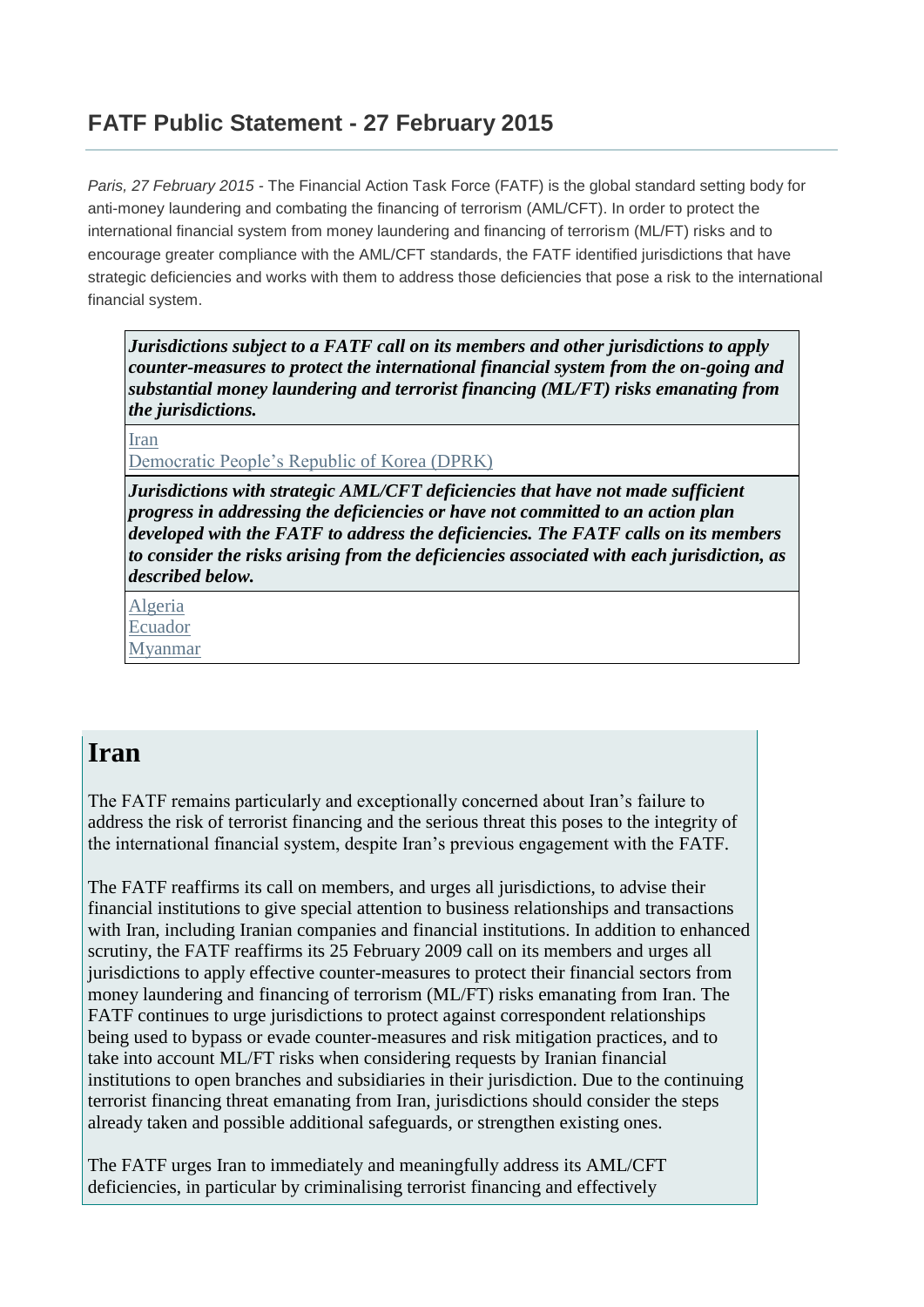implementing suspicious transaction reporting requirements. If Iran fails to take concrete steps to continue to improve its CFT regime, the FATF will consider calling on its members and urging all jurisdictions to strengthen counter-measures in June 2015.

### **Democratic People's Republic of Korea (DPRK)**

Since October 2014, the DPRK sent a letter to the FATF indicating its commitment to implementing the action plan developed with the FATF.

However, the FATF remains concerned by the DPRK's failure to address the significant deficiencies in its anti-money laundering and combating the financing of terrorism (AML/CFT) regime and the serious threat this poses to the integrity of the international financial system. The FATF urges the DPRK to immediately and meaningfully address its AML/CFT deficiencies.

The FATF reaffirms its 25 February 2011 call on its members, and urges all jurisdictions, to advise their financial institutions to give special attention to business relationships and transactions with the DPRK, including DPRK companies and financial institutions. In addition to enhanced scrutiny, the FATF further calls on its members, and urges all jurisdictions, to apply effective counter-measures to protect their financial sectors from ML/FT risks emanating from the DPRK. Jurisdictions should also protect against correspondent relationships being used to bypass or evade counter-measures and risk mitigation practices, and take into account ML/FT risks when considering requests by DPRK financial institutions to open branches and subsidiaries in their jurisdiction.

# **Algeria**

Algeria has taken steps towards improving its AML/CFT regime, including by enacting AML/CFT amendments on 15 February 2015 and issuing new customer due diligence guidelines on 8 February 2015. The FATF welcomes this development, but has not assessed the new measures due to their recent nature, and therefore the FATF has not yet determined the extent to which they address any of the following issues: (1) adequately criminalising terrorist financing; (2) establishing and implementing an adequate legal framework for identifying, tracing and freezing terrorist assets and (3) adopting customer due diligence obligations in compliance with the FATF Standards. Algeria also needs to issue corresponding asset freezing regulations. The FATF encourages Algeria to address its remaining deficiencies and continue the process of implementing its action plan.

## **Ecuador**

Ecuador has taken steps towards improving its AML/CFT regime, including by issuing CFT regulations for the freezing of terrorist assets and AML/CFT regulations for the supervision of credit and savings cooperatives. The FATF welcomes these developments. The new asset freezing regulations, due to their recent nature, have yet to be assessed by the FATF to determine the extent to which they establish adequate procedures to identify and freeze terrorist assets. Ecuador also needs to continue enhancing financial sector AML/CFT supervision, in particular the credit and savings cooperatives sector. The FATF encourages Ecuador to address its remaining deficiencies and continue the process of implementing its action plan.